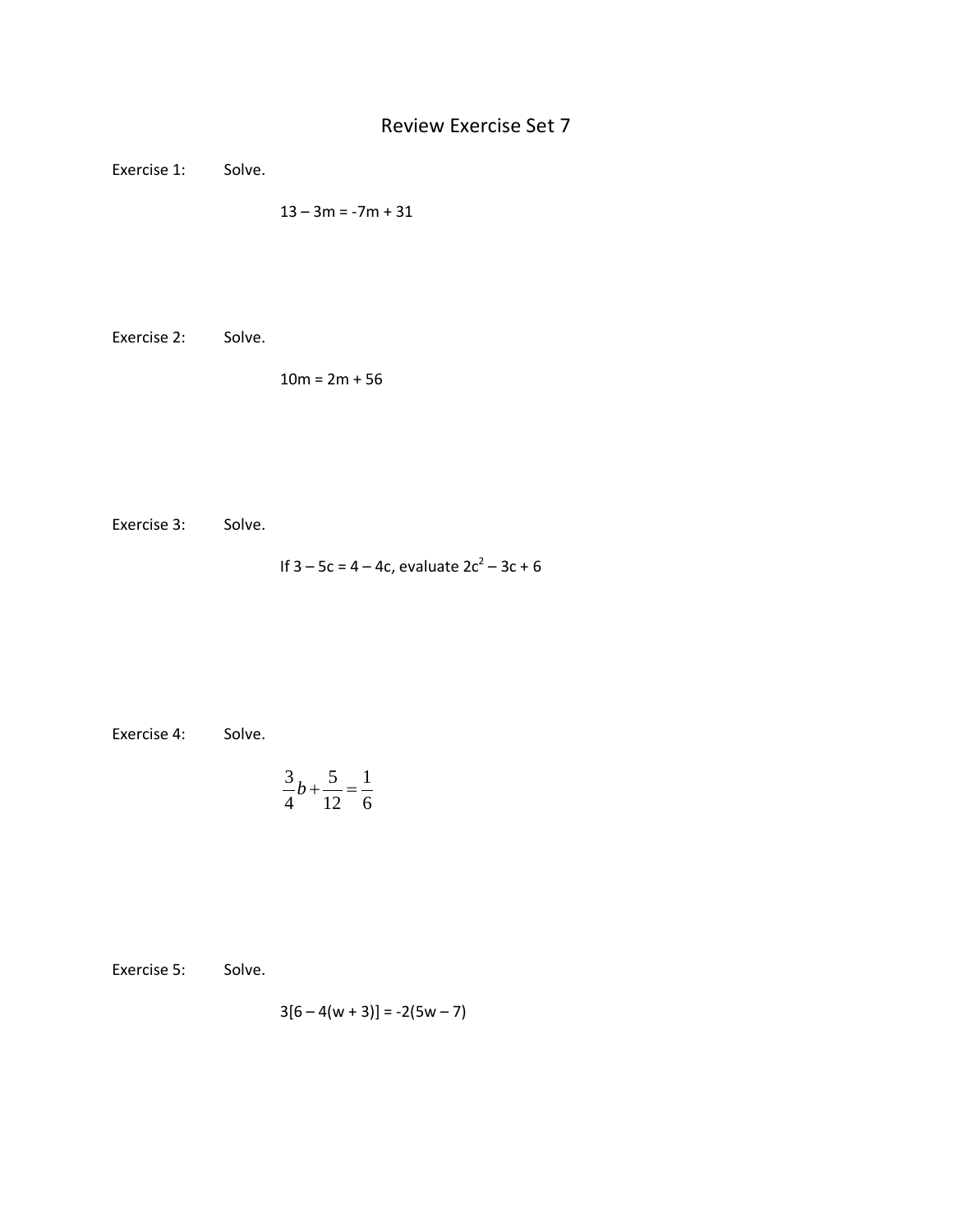## Review Exercise Set 7 Answer Key

Exercise 1: Solve.

$$
13 - 3m = -7m + 31
$$
  
\n
$$
13 - 3m + 7m = -7m + 7m + 31
$$
  
\n
$$
13 + 4m = 31
$$
  
\n
$$
13 - 13 + 4m = 31 - 13
$$
  
\n
$$
4m = 18
$$
  
\n
$$
4m \div 4 = 18 \div 4
$$
  
\n
$$
m = 4\frac{2}{4}
$$
  
\n
$$
m = 4\frac{1}{2}
$$

Exercise 2: Solve.

 $10m = 2m + 56$  $10m - 2m = 2m - 2m + 56$ 8m = 56  $8m \div 8 = 56 \div 8$ **m = 7**

Exercise 3: Solve.

If  $3 - 5c = 4 - 4c$ , evaluate  $2c^2 - 3c + 6$ 

First, we need to solve  $3 - 5c = 4 - 4c$  for c.

 $3 - 5c = 4 - 4c$  $3 - 5c + 5c = 4 - 4c + 5c$  $3 = 4 + c$  $3 - 4 = 4 - 4 + c$  $-1 = c$ 

Now, we can substitute this value into  $2c^2 - 3c + 6$  for c

 $2c^2 - 3c + 6$  $= 2(-1)^{2} - 3(-1) + 6$  $= 2(1) + 3 + 6$  $= 2 + 9$ **= 11**